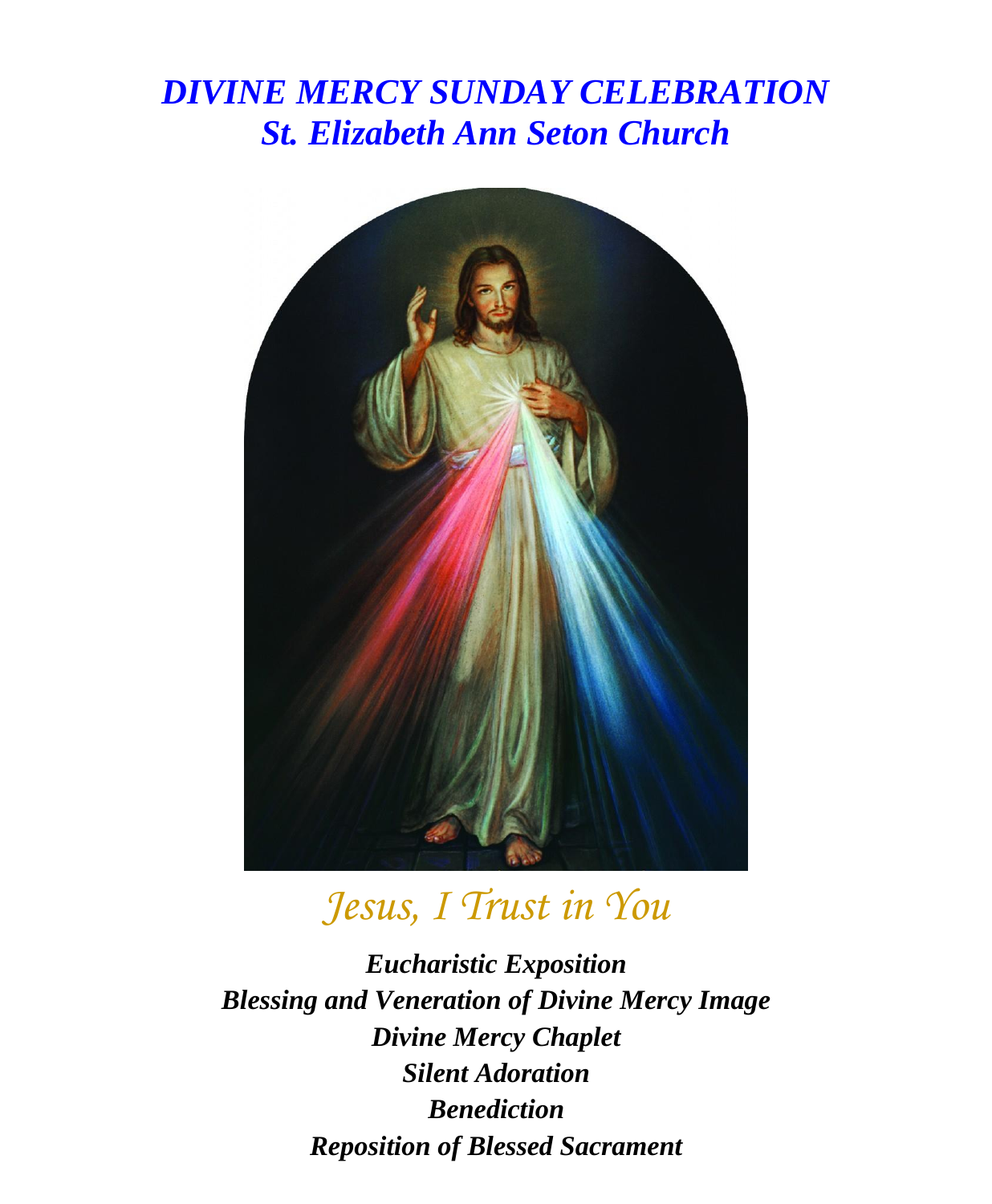## **ORDER OF CELEBRATION**

### **Eucharistic Exposition (kneel)**

#### **O Salutaris Hostia**

- 1. O salutaris Hostia Quae caeli pandis ostium: Bella premunt hostilia, Da robur, fer auxillium
- 2. Uni trinoque Domino Sit sempiterna gloria, Qui vitam sine termino Nobis donet in partia. Amen.

#### **Blessing and Veneration of Divine Mercy Image (kneel)**

Almighty and Eternal Father, in your goodness, bless and sanctify this Image of The Divine Mercy, Your dearly beloved Son, which has been fashioned to reveal to us the great love of our Crucified and Risen Savior, The Divine Mercy Personified. Help us recall to our minds the streams of Blood and Water that had gushed forth from His pierced Heart to be for us a continuous fount of mercy. Grant to all who invoke Your Mercy with this Image before their eyes, the grace of true repentance, pardon and peace. Shield them from every danger to soul and body in this life. Jesus, our loving Savior, establish in this Image the Throne of Your Mercy. Pour out upon all of us, who approach it with faith and trust, the purifying, healing and sanctifying rays of grace ever emanating from it as a blazing star. Gaze upon us as you did from the Cross with your great love and mercy so that we may be filled with your grace. Through this Image, may Your Divine Mercy triumph over all the powers of evil. May all who venerate this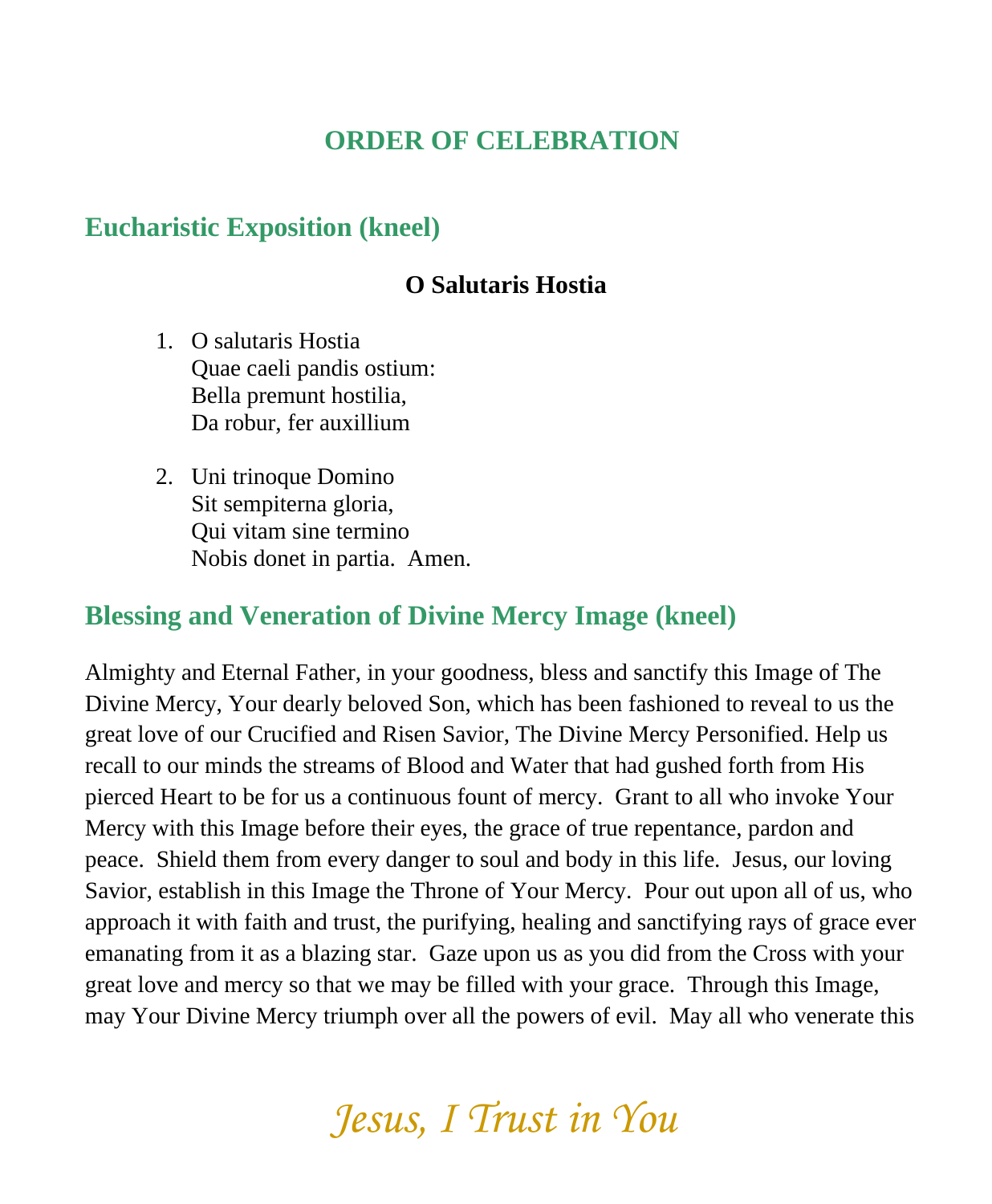Image never perish. May it be their joy in life, their hope in death, and their glory in eternity for ever and ever.

This we ask through Jesus Christ Our Lord. Amen!

## **The Chaplet of Divine Mercy (sit or kneel)**

## *1. The Sign of the Cross (all recite):*

In the Name of the Father, the Son, and the Holy Spirit. Amen

## *2. Opening Prayers (all recite):*

You expired Jesus, but the source of life gushed forth for souls, and the ocean of mercy opened up for the whole world. O Fount of Life, unfathomable Divine Mercy, envelope the whole world and empty Yourself out upon us.

O Blood and Water, which gushed forth from the Heart of Jesus as a fountain of mercy for us, I trust in you. (Repeat three times)

### *3. The Our Father (all recite):*

Our Father, who are in heaven, hallowed be thy name; Thy kingdom come, Thy will be done on earth as it is in heaven. Give us this day our daily bread and forgive us our trespasses as we forgive those who trespass against us; and lead us not into temptation, but deliver us from evil. Amen

## *4. The Hail Mary (all recite):*

Hail Mary, full of Grace, the Lord is with you. Blessed are you among women, and blessed is the fruit of your womb, Jesus. Holy Mary, Mother of God, pray for us sinners, now and at the hour of our death. Amen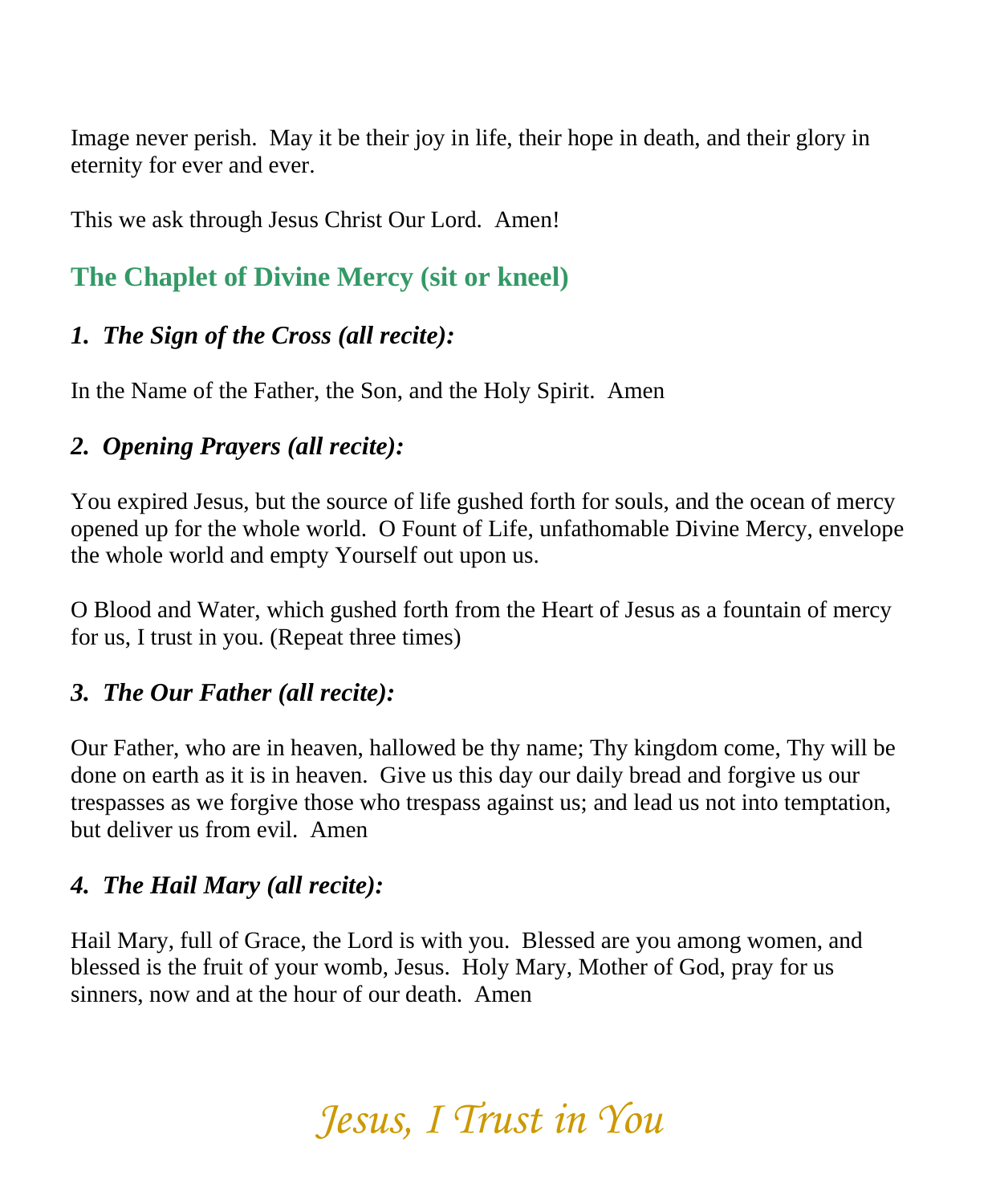#### *5. The Apostle's Creed (all recite):*

I believe in God, the Father Almighty, Creator of heaven and earth. I believe in Jesus Christ, His only Son, our Lord. He was conceived by the power of the Holy Spirit and born of the Virgin Mary. He suffered under Pontius Pilate, was crucified, died, and was buried. He descended to the dead. On the third day He rose again. He ascended into heaven, and is seated at the right hand of the Father. He will come again to judge the living and the dead. I believe in the Holy Spirit, the Holy Catholic Church, and the communion of saints, the forgiveness of sins, the resurrection of the body, and life everlasting. Amen.

#### *6. On the large beads before each decade sing:*

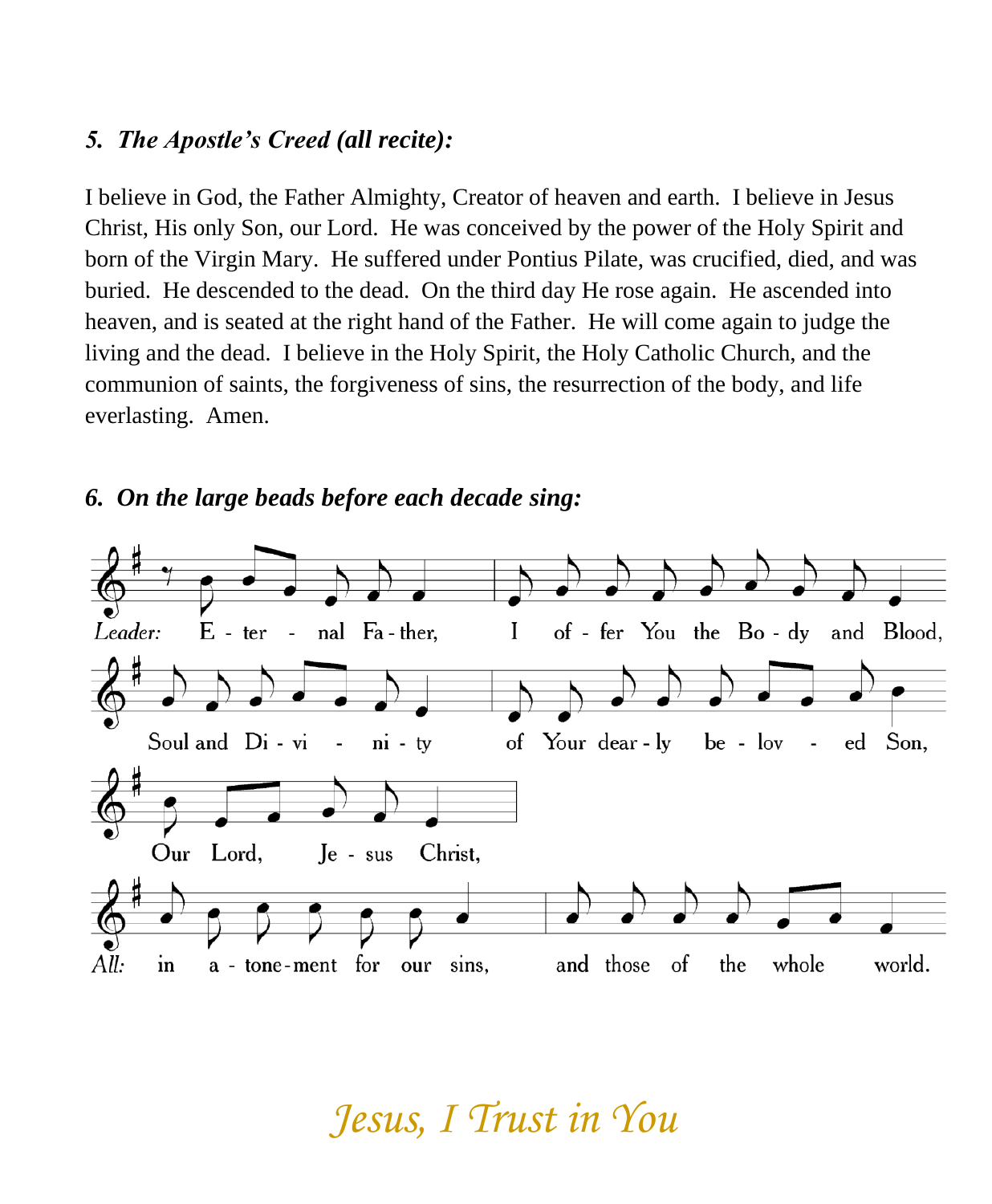#### *7. On the 10 small beads of each decade sing:*



#### *8. After fifth decade, all together sing the concluding doxology three times:*

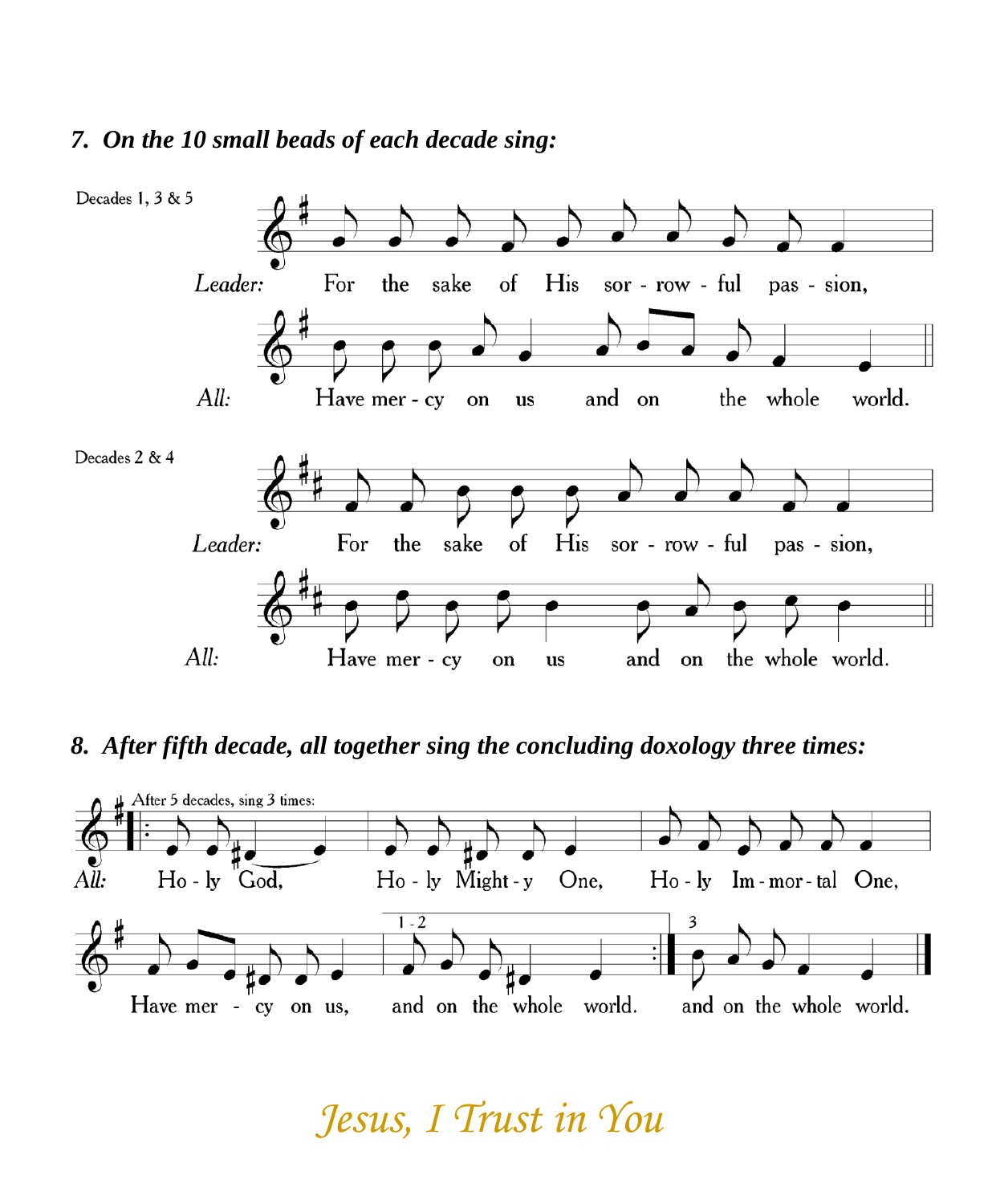## *9. Closing Prayer (all recite):*

Eternal God, in whom mercy is endless and the treasury of compassion inexhaustible, look kindly upon us and increase Your mercy in us, that in difficult moments we might not despair nor become despondent, but with great confidence submit ourselves to your holy will, which is Love and Mercy itself.

## *10. A Prayer to be Merciful (all recite):*

Help me, O Lord, that my eyes may be merciful, so that I may never suspect or judge from appearances, but look for what is beautiful in my neighbor's soul.

Help me, O Lord, that my ears may be merciful, so that I may give heed to my neighbor's needs.

Help me, O Lord, that my tongue may be merciful, so that I should never speak negatively of my neighbor.

Help me, O Lord, that my hands may be merciful and filled with good deeds, so that I may do only good to my neighbor.

Help me, O Lord, that my feet may be merciful, so that I may hurry to assist my neighbor. Help me, O Lord, that my heart may be merciful, so that I myself may feel all the sufferings of my neighbor.

May Your mercy, O Lord, rest upon me.

## *11. The Sign of the Cross:*

In the Name of the Father, the Son, and the Holy Spirit. Amen

## **Silent Adoration (ten minutes) (sit or kneel)**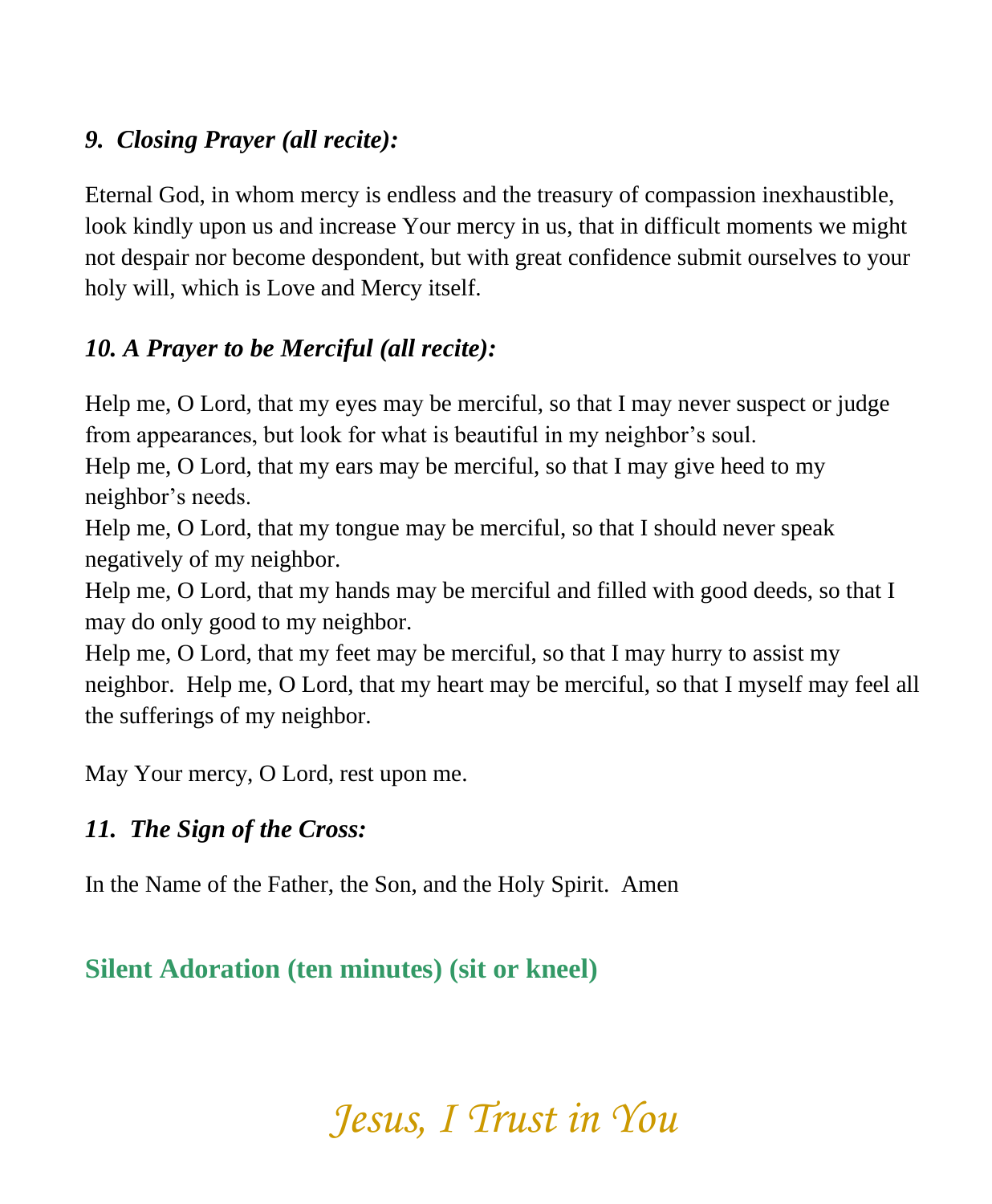## **Benediction**

#### **Tantum Ergo Sacramentum**

- 1. Tantum ergo Sacramentum Veneremur cernui, Et antiquum documentum Novo cedat ritui; Praestet fides supplementum, Sensuum defectui.
- 2. Genitori Genitoque Laus et jubilatio Salus, honor, virtus quoque Sit et benedictio: Procedenti ab utroque Compar sit laudatio. Amen.

#### **Responsory**

Priest: You have given them Bread from Heaven. All: Having within it all sweetness.

### **Divine Praises (repeat after priest) (kneel)**

Blessed be God. Blessed be His Holy Name. Blessed be Jesus Christ, true God and true Man. Blessed be the Name of Jesus. Blessed be His most Sacred Heart Blessed be His most Precious Blood. Blessed be Jesus in the most Holy Sacrament of the Altar. Blessed be the Holy Spirit, the Paraclete. Blessed be the great Mother of God, Mary Most Holy. Blessed be her Holy and Immaculate Conception. Blessed be her glorious Assumption.